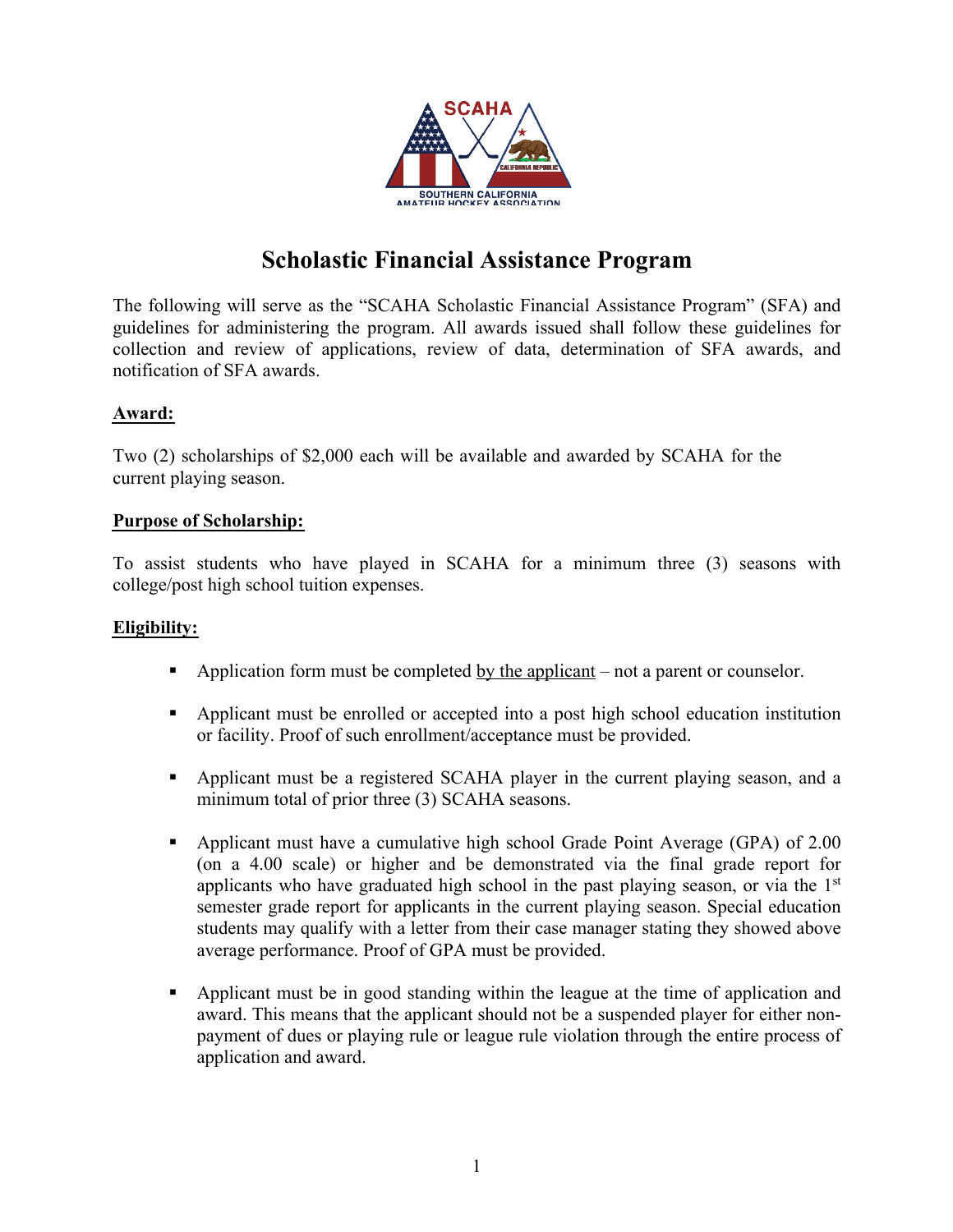## **Deadline:**

Applications and accompanying paperwork must be received no later than **June 30 2022**. Late submissions will **NOT** be accepted! Selected scholarship winners will be announced no later than August 15, 2022.

#### **Complete Application Packet Must Include the Following (NO STAPLES PLEASE!):**

- § A brief essay (two pages maximum, typed, double spaced, font size 12 point) on your career goals, specifically including which facet(s) of your youth hockey career you feel has best prepared you for both (A) your actual intended field of study or (B) your career goal of choice. In addition, please explain why you need the scholarship for your continued education plans.
- Essay must contain name and contact information at the top of each page.
- § A completed, legible scholarship application form (see attached) completed only by the applicant – no parent or counselor completed forms.
- Grade report (final for graduated applicants or  $1<sup>st</sup>$  semester of current school year for current playing season applicants)
- § One letter of reference. Acceptable letters would be a school counselor, a current or former teacher, or a current or former hockey club president.
- Proof of enrollment in a post high school education institution or facility for applicants who have graduated high school in the past playing season, or proof of registration/acceptance in a post high school education institution or facility for applicants in the current playing season.

Application packets (NO STAPLES PLEASE!) must be submitted to:

Monica Gordon, SCAHA Director **SCAHA SCHOLARSHIP PROGRAM**  1422 Rollin St South Pasadena, CA 91030-3827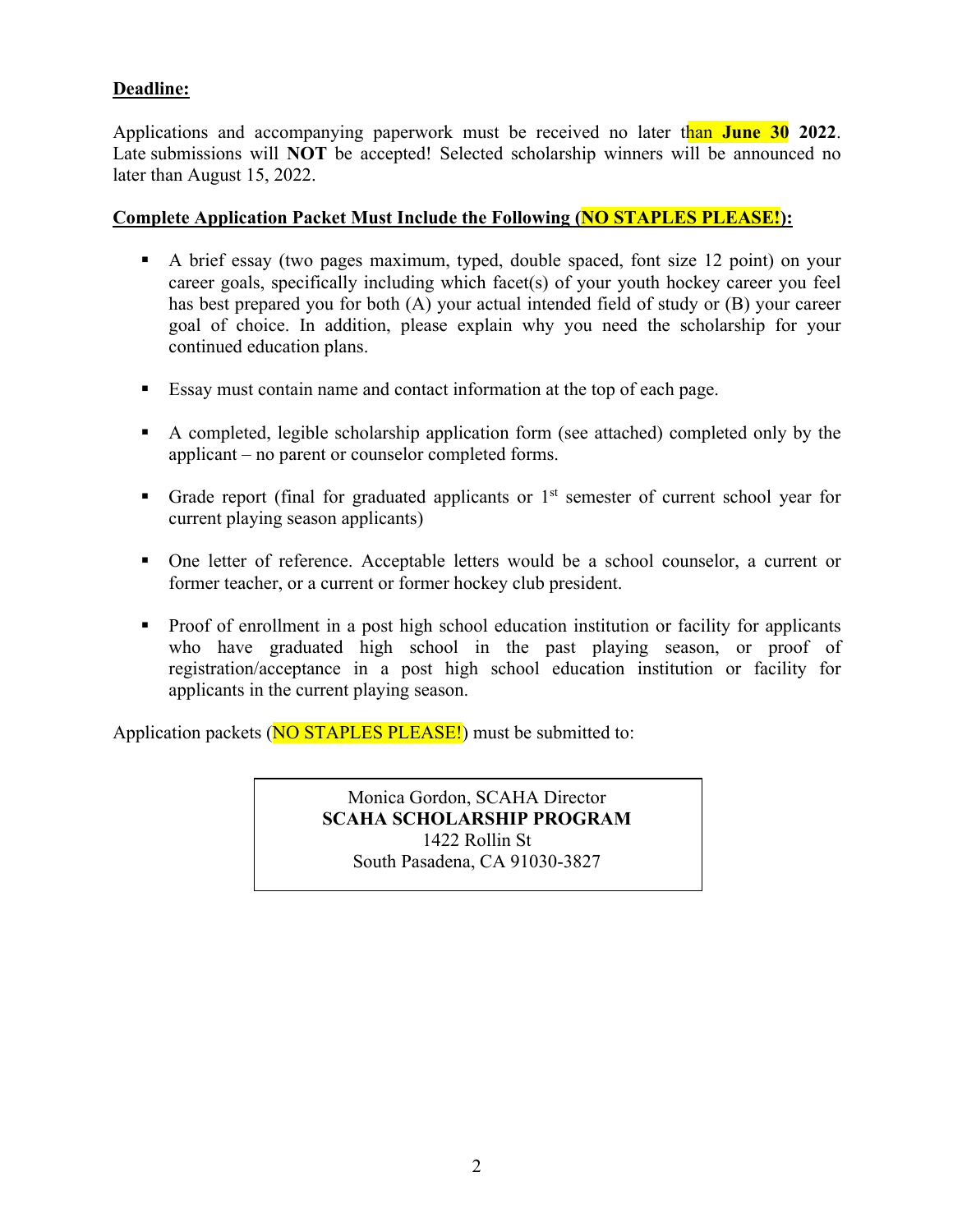

# **SCAHA Scholarship Assistance Program Application Form for the 2021-2022 Season**

Application must be filled out completely and legibly by the applicant and applicant only in order to be considered eligible for the award. (NO STAPLES PLEASE!) Application deadline is June 30, 2022. Late submission will **NOT** be accepted.

| <b>Student Information:</b>                                                                                                                                                                                                    |
|--------------------------------------------------------------------------------------------------------------------------------------------------------------------------------------------------------------------------------|
|                                                                                                                                                                                                                                |
| Name: Name and the second contract of the second contract of the second contract of the second contract of the second contract of the second contract of the second contract of the second contract of the second contract of  |
|                                                                                                                                                                                                                                |
|                                                                                                                                                                                                                                |
| Local Phone: ( )                                                                                                                                                                                                               |
|                                                                                                                                                                                                                                |
| Permanent/Home Address (if different than above): Name of the set of the set of the set of the set of the set of the set of the set of the set of the set of the set of the set of the set of the set of the set of the set of |
|                                                                                                                                                                                                                                |
|                                                                                                                                                                                                                                |
| I am currently registered (YES ) or plan to attend (YES ) (attach proof of<br>enrollment/acceptance):                                                                                                                          |
| College/University/Junior College/Trade School/etc._____________________________                                                                                                                                               |
|                                                                                                                                                                                                                                |
|                                                                                                                                                                                                                                |
| Current Overall GPA: __________ attach copy of most recent grade report)                                                                                                                                                       |
| For Players that did not play during the 2020-2021 hockey season because of Covid; please include the below previous playing<br>season 2018/2019:                                                                              |
| 2021-2022 Season SCAHA Hockey Club/Team played for:                                                                                                                                                                            |
| 2020-2021 Season SCAHA Hockey Club/Team played for:                                                                                                                                                                            |
| 2019-2020 Season SCAHA Hockey Club/Team played for:<br><u> 1989 - Johann Stoff, deutscher Stoff, der Stoff, der Stoff, der Stoff, der Stoff, der Stoff, der Stoff, der S</u>                                                   |

2018-2019 Season SCAHA Hockey Club/Team played for: